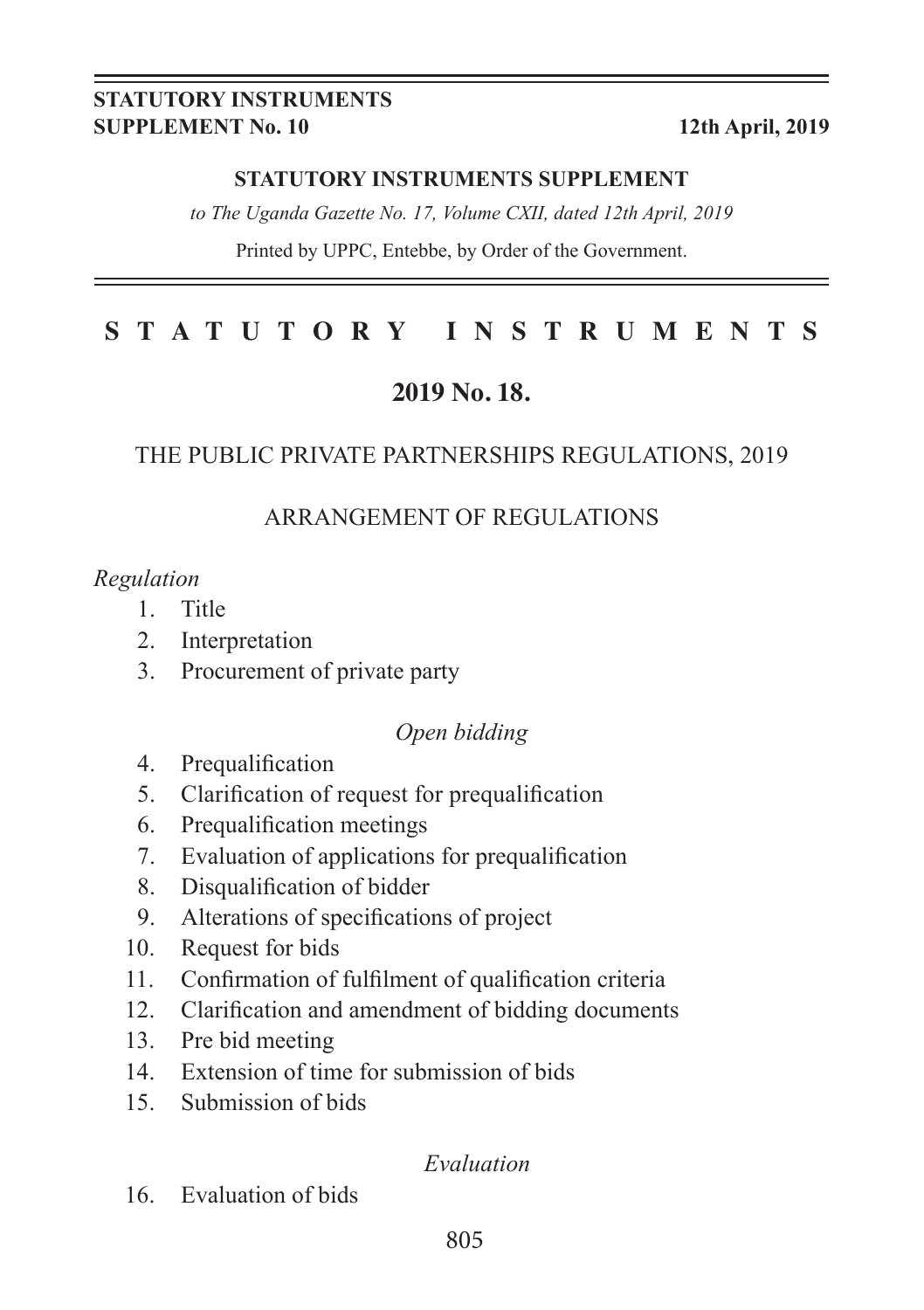#### *Regulation*

- 17. Evaluation of technical bids
- 18. Opening of financial bids
- 19. Evaluation of financial bids
- 20. Rejection of bids
- 21. Evaluation Report
- 22. Notification of evaluation to private party

*Negotiations and award of contract*

- 23. Negotiations
- 24. Award of contract

## *Restricted bidding*

25. Restricted bidding

#### *Direct procurement*

26. Direct Procurement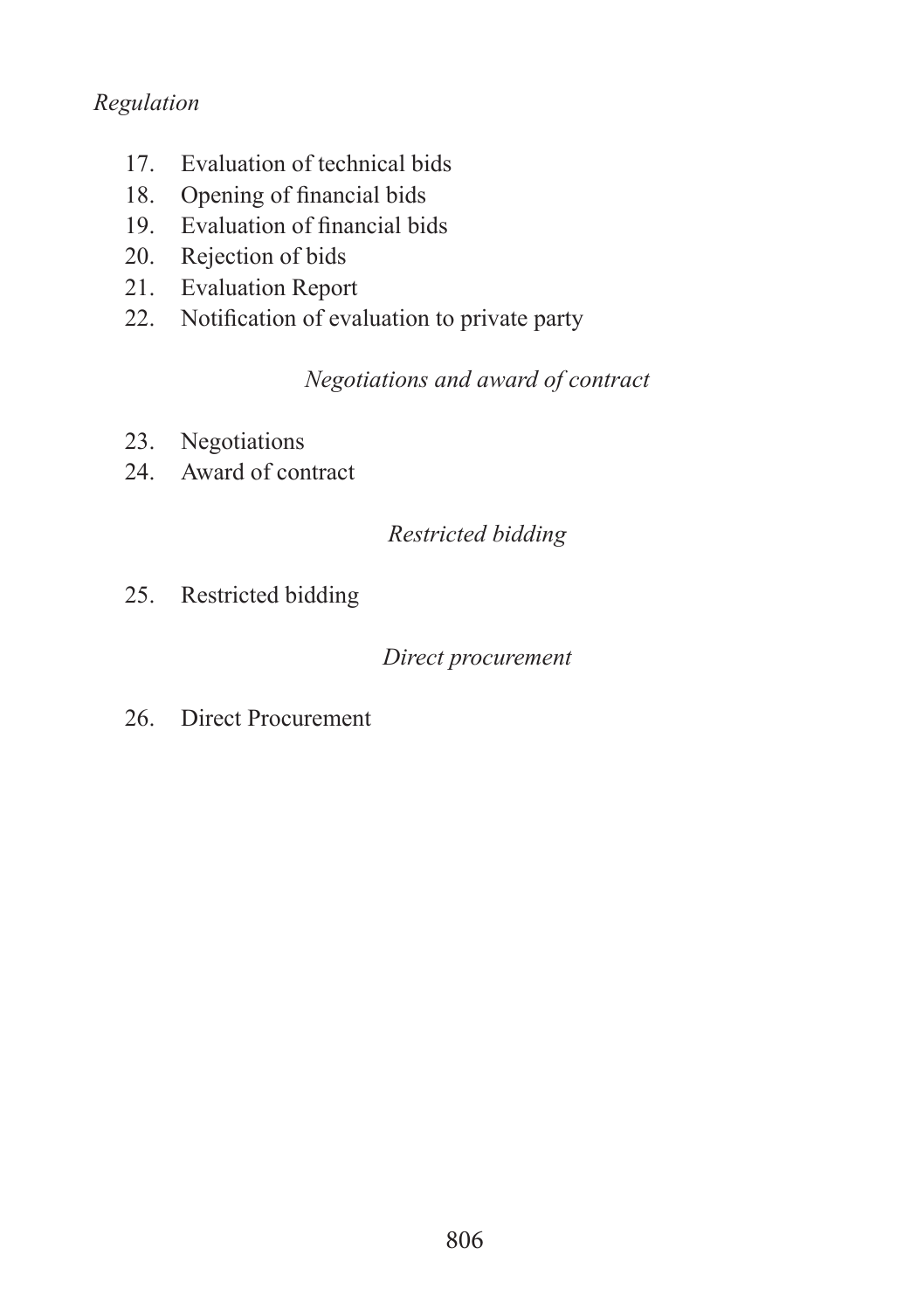## **STATUTORY INSTRUMENTS**

#### **2019 No. 18.**

#### **The Public Private Partnerships Regulations, 2019**

*(Made under section 51 of the Public Private Partnerships Act, 2015)*

IN EXERCISE of the powers conferred upon the Minister responsible for finance by section 51 of the Public Private Partnerships Act, 2015, these Regulations are made this 7th day of February, 2019.

#### **1. Title**

These Regulations may be cited as the Public Private Partnerships Regulations, 2019.

#### **2. Interpretation**

In these Regulations unless the context otherwise requires—

"Act" means the Public Private Partnerships Act, 2015;

"committee" means the Public Private Partnerships Committee established under section 5 of the Act;

- "corrupt or dishonest practices" includes the offering, giving, receiving or soliciting of anything of value to influence the action of a public official in any process or action under these Regulations;
- "value for money" means the optimal benefit of a private partnership to a Contracting Authority, defined in terms of the cost, quality and quantity of the project and the risk transferred to the private party.

## **3. Procurement of private party**

 (1) The procurement of a private party for a public private partnership shall be made using the open bidding method.

 (2) The restricted bidding and direct procurement methods shall only be used where it is not possible to use the open bidding method.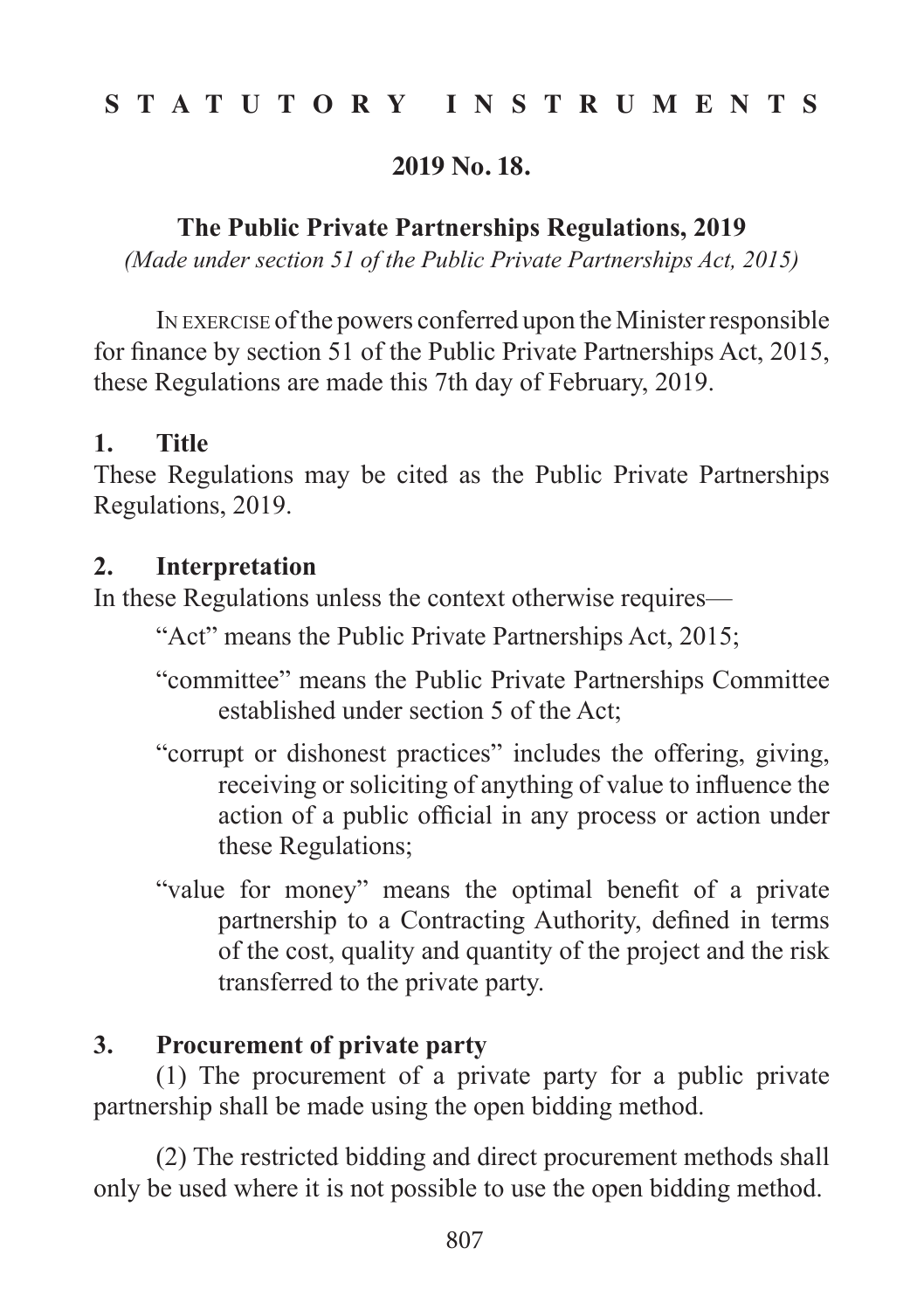(3) The procurement of a private party for a public private partnership shall take into account the bidder that achieves value for money for the duration of the project.

# *Open bidding*

# **4. Prequalification**

 (1) A Contracting Authority shall prior to inviting invitation for bids using the open bidding method, invite prospective bidders to apply for qualification to implement a project.

 (2) The Contracting Authority shall invite prospective bidders using a request for prequalification which shall be by a notice in at least two newspapers of wide national circulation and on the website of the Contracting Authority and where necessary, using mass media of international circulation.

 (3) The notice of the request for prequalification shall contain—

- (a) a brief description of the intention of the Contracting Authority to undertake the project;
- (b) the address where interested private parties may obtain a copy of the request for prequalification, the dates and times during which the request for prequalification is available and the cost, if any, of obtaining a copy;
- (c) the date, time and place for submissions of the request for prequalification to the Contracting Authority, and
- (d) the obligations of the private party in the implementation of the project.

 (4)AContractingAuthorityshallintherequestforprequalification indicate—

(a) the project to be procured and the outputs required by the Contracting Authority;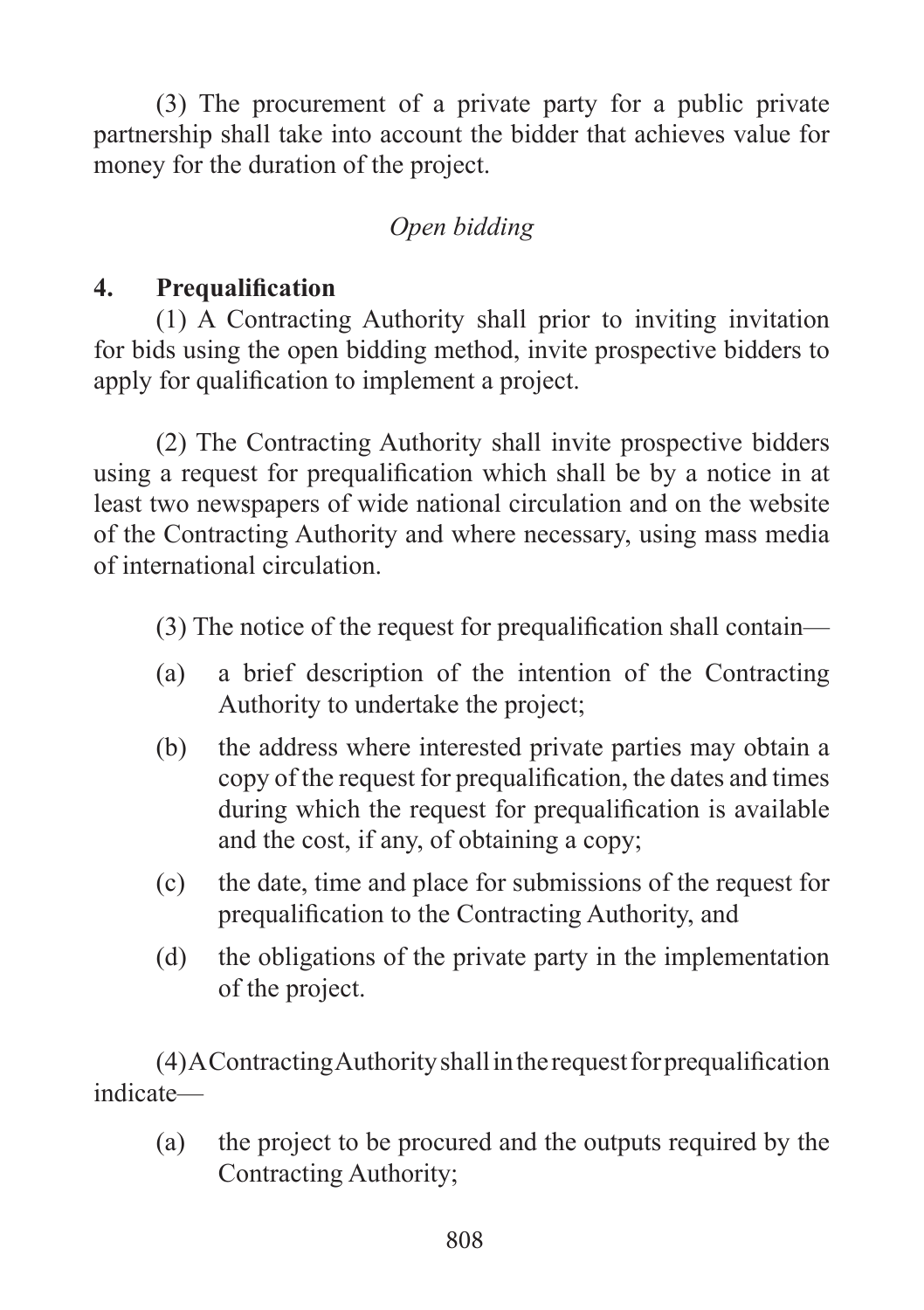- (b) the terms and conditions of issuance of the prequalification documents;
- (c) the purpose of issuing the request for prequalification;
- (d) the contents of the request for prequalification;
- (e) the bidding process to be used;
- (f) the instructions for the preparation and submission of the prequalification documents, including the address for submission;
- $(g)$  the required technical qualifications, financial requirements, experience and the laws to be complied with;
- (h) the evaluation criteria to be used to prequalify bidders including the minimum technical and financial criteria and experience required of the bidders;
- (i) that the private party shall be required to transfer knowledge to Ugandan nationals and shall have a plan for the inclusion of Ugandan nationals in the implementation of the project;
- $(i)$  the method of submission to be used and the date by which the submission is to be made;
- (k) that a prospective bidder may request for clarification on the prequalification process and the time period during which the clarification may be requested for;
- (1) where necessary, a notice for a prequalification meeting; and
- (m) any other information that the Contracting Authority may deem necessary for the project.

 (5) A Contracting Authority shall provide the prequalification documents to any prospective bidder, on the payment of the fee, which shall be specified in the notice.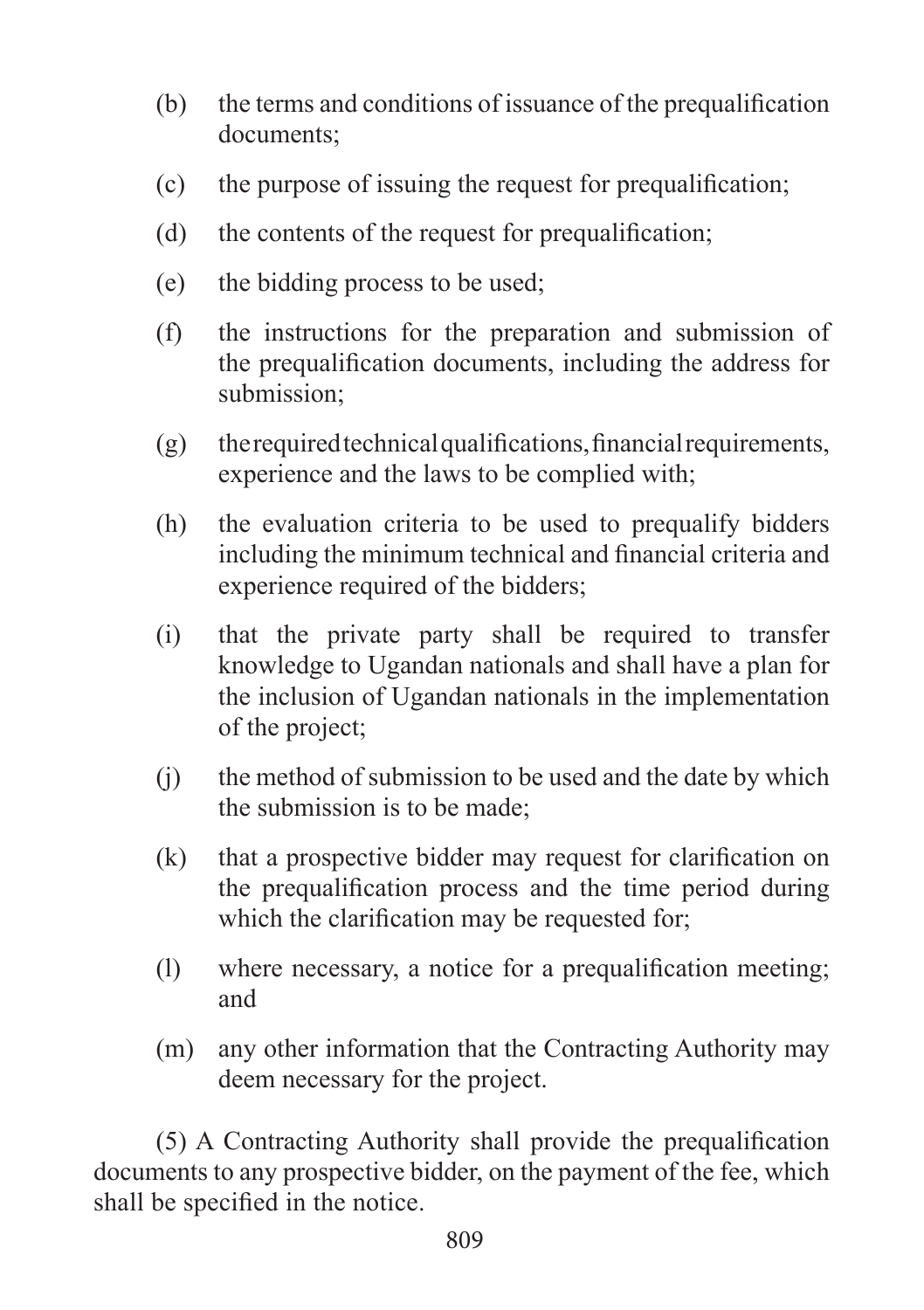# **5. Clarification of request for prequalification**

 (1) A prospective bidder may request for clarification on the request for prequalification and the Contracting Authority shall respond to any request for clarification.

 (2)The responsebyaContractingAuthorityshallbe communicated to all the prospective bidders to which the Contracting Authority provides prequalification documents and shall include a description of the clarification but shall not identify the source of the request.

 (3) Where a request for prequalification has a defect which cannot be corrected using a clarification, a Contracting Authority may amend the request for prequalification or issue another request for prequalification to all the prospective bidders.

 (4)Arequest for clarification and the response by the Contracting Authority shall be done within the time periods that shall be specified in the prequalification notice and documents.

 (5) For the purposes of subregulation (3), the Contracting Authority may extend the time period for submission of applications for prequalification.

# **6. Prequalification meetings**

 (1) A Contracting Authority may hold a prequalification meeting with the prospective bidders to clarify key issues in relation to the request for prequalification.

 (2) A prequalification meeting shall be held within the time period specified in the prequalification notice and documents.

 (3) A Contracting Authority may, based on the agreement of the prequalification meeting, amend the request for prequalification or issue another request for prequalification to all prospective bidders.

 (4) For the purposes of subregulation (3), the Contracting Authority may extend the time period for submission of applications for prequalification.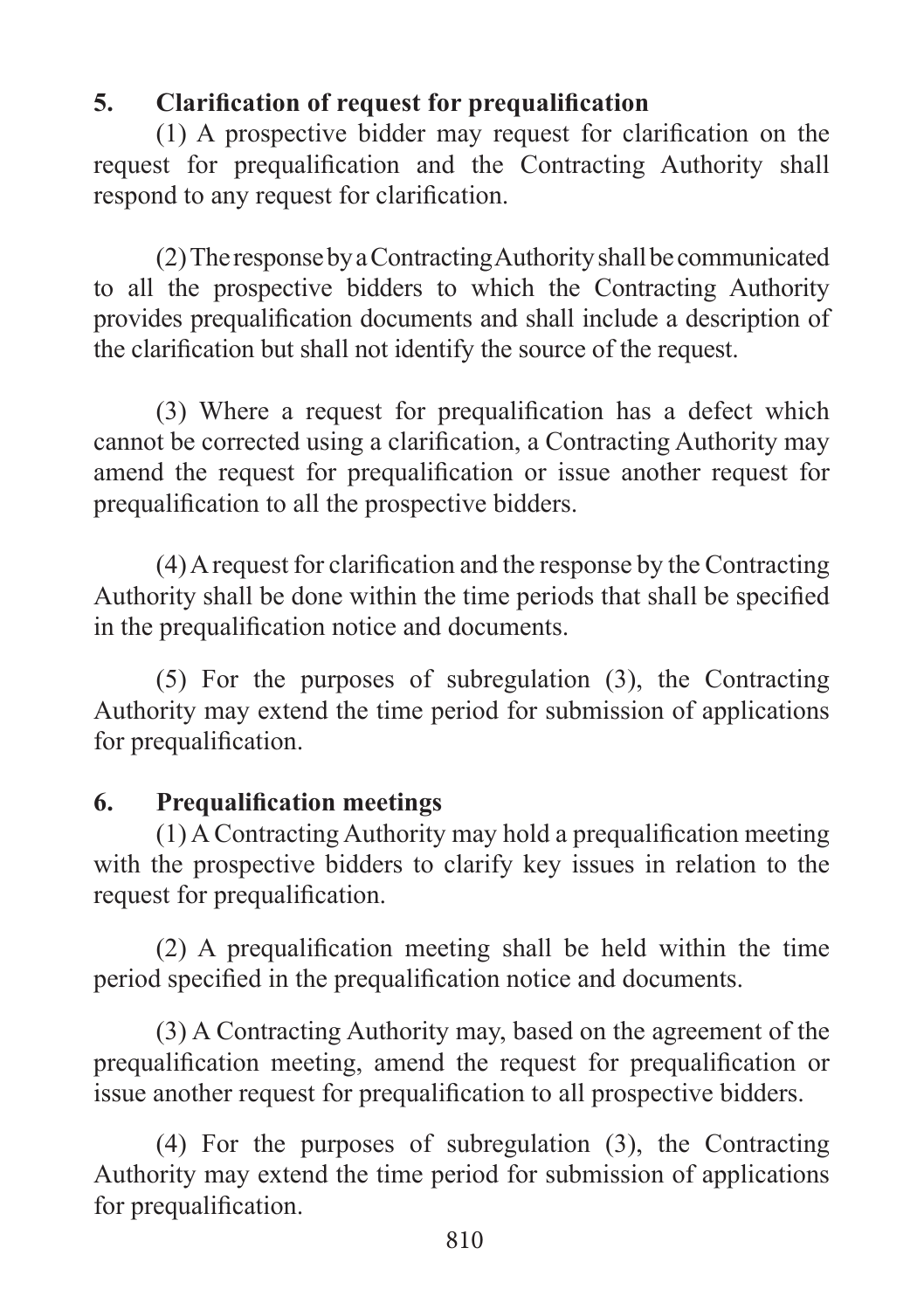# **7. Evaluation of applications for prequalification**

 $(1)$  The accounting officer shall appoint an Evaluation Committee to evaluate the applications for prequalification.

 (2) The Evaluation Committee shall receive, register and evaluate the applications for prequalification and develop a short list of prequalified bidders based on the criteria specified in the prequalification documents in accordance with regulation 4 (4)(h).

(3) The Evaluation Committee shall make its decision by a simple majority vote.

 (4) The Evaluation Committee may request a prospective bidder to clarify the information provided in the application for prequalification or to submit additional documentation to clarify the information provided and shall give the prospective bidder reasonable time to respond to the request.

 (5) The EvaluationCommittee shall prepare, for the Contracting Authority, an evaluation report of the prequalification which shall include a list of the prequalified bidders.

 (6) The Contracting Authority shall publish the list of the prequalified bidders in at least two newspapers of wide national circulation and on the website of the Contracting Authority and shall, in writing, notify each prospective bidder of the prequalified bidders.

# **8. Disqualification of bidder**

A prospective bidder may be disqualified at the prequalification stage, where the bidder—

- (a) submits false, inaccurate or incomplete information in relation to the qualification of that bidder;
- (b) colludes, connives or is in any way involved in corrupt or dishonest practices; or
- (c) fails to meet the evaluation criteria.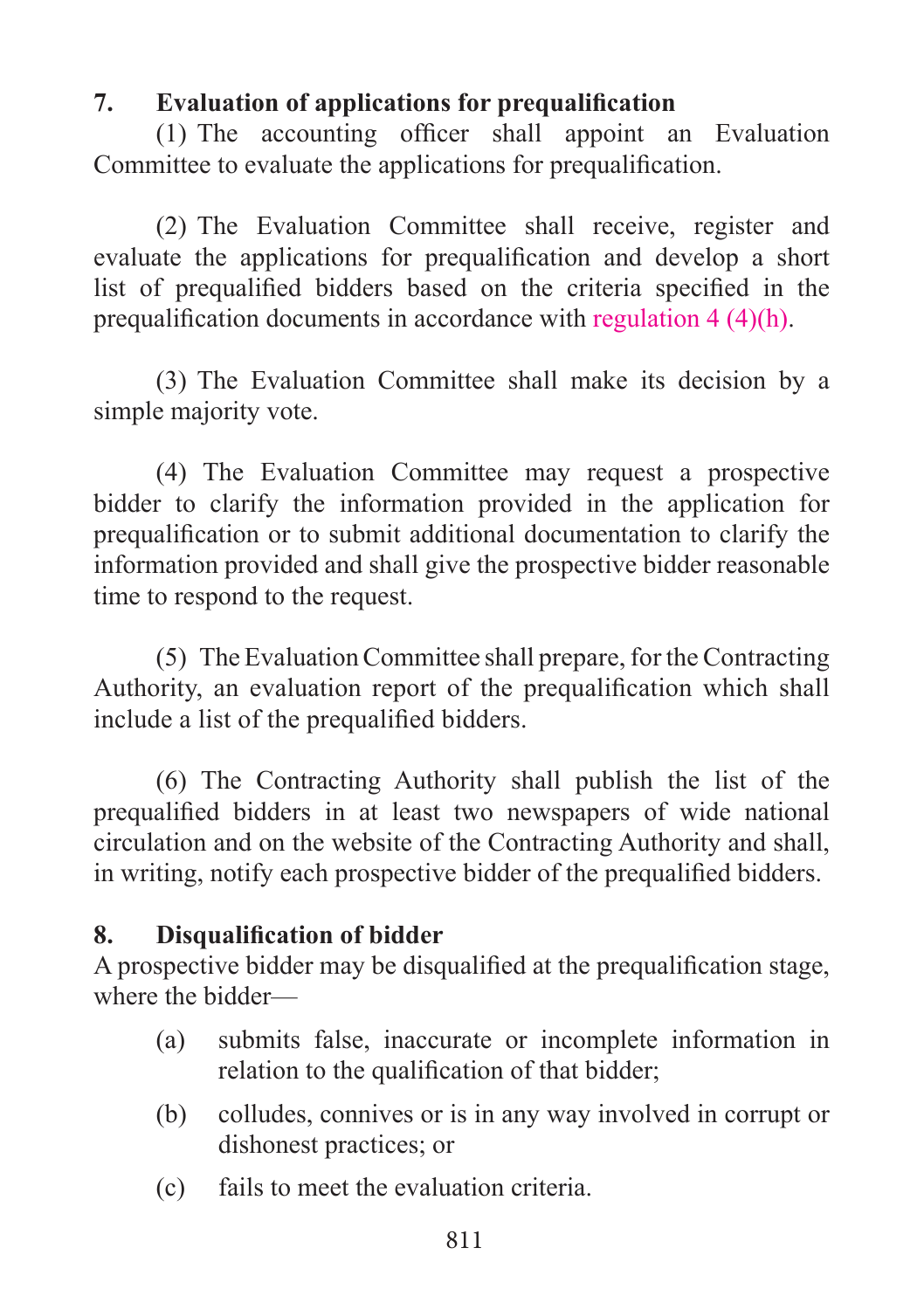# **9. Alterations of specifications of project**

 (1) A Contracting Authority may, based on the applications for prequalification, alter the specifications of a project, but the alteration shall not disqualify any prequalified bidder.

 (2) The Accounting Officer shall inform the prequalified bidders of the altered specifications within seven days of the alterations.

 (3) Where a Contracting Authority alters the specifications of a project, the Contracting Authority shall invite bids for the project based on the altered specifications.

# **10. Request for bids**

 $(1)$  A Contracting Authority shall invite bids from the prequalified bidders using an invitation to bid and bidding documents.

 (2) The invitation to bid and the bidding documents shall be provided to all prequalified bidders.

 (3) The invitation to bid and the bidding documents shall include—

- (a) information related to the project, necessary for the preparation and submission of bids;
- (b) specifications of the project including the technical and financial conditions to be met by the bidders;
- (c) specifications of the works, level of services, performance indicators and any other requirements the Contracting Authority and the concerned competent authorities may consider necessary including the safety, security and environment preservation measures to be met by the prequalified bidders;
- (d) the plan to be used to transfer knowledge to Ugandan nationals and to include Ugandan nationals in the implementation of the project;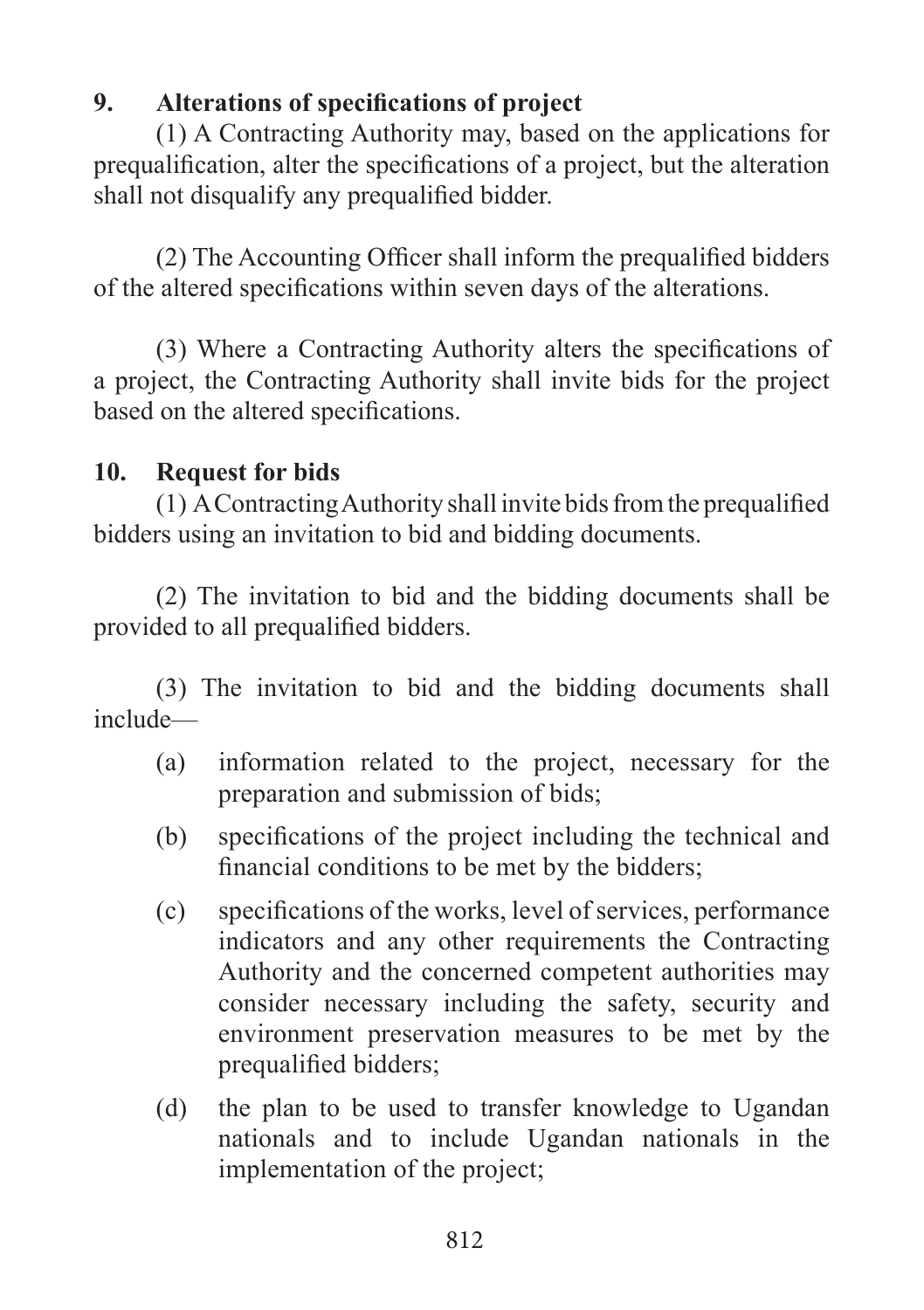- (e) where required, a notice for a pre bid meeting;
- $(f)$  a copy of the draft public private partnership agreement;
- $(g)$  the evaluation criteria and method to be used to evaluate the bids including, where applicable, the scoring system to be applied;
- (h) the forms and documents to be submitted by the prequalified bidders;
- (i) the form and value of the bid security to be submitted by the prequalified bidders;
- (j) the deadline and place for submission of the bidding documents;
- $(k)$  the validity period of the bids;
- (l) information on the competitive dialogue procedure, where this is to be used:
- (m) where the bidding documents are to be collected from;
- (n) where applicable, the price of the bidding documents;
- (o) the circumstances under which a bid may be rejected; and
- (p) any other information that the Contracting Authority may deem necessary for the project.

# **11. Confirmation of fulfilment of qualification criteria**

 (1) A Contracting Authority may require each prequalified bidder to demonstrate the qualifications of the prequalified bidder, in accordance with the criteria used for prequalification.

 (2) AContractingAuthority may disqualify a prequalified bidder who fails to demonstrate the qualifications of that prequalified bidder, where the bidder is requested to do so.

# **12. Clarification and amendment of bidding documents**

 (1) The bidding documents shall state that a prequalified bidder may seek clarification on the bidding documents and shall state the date by which clarification may be sought.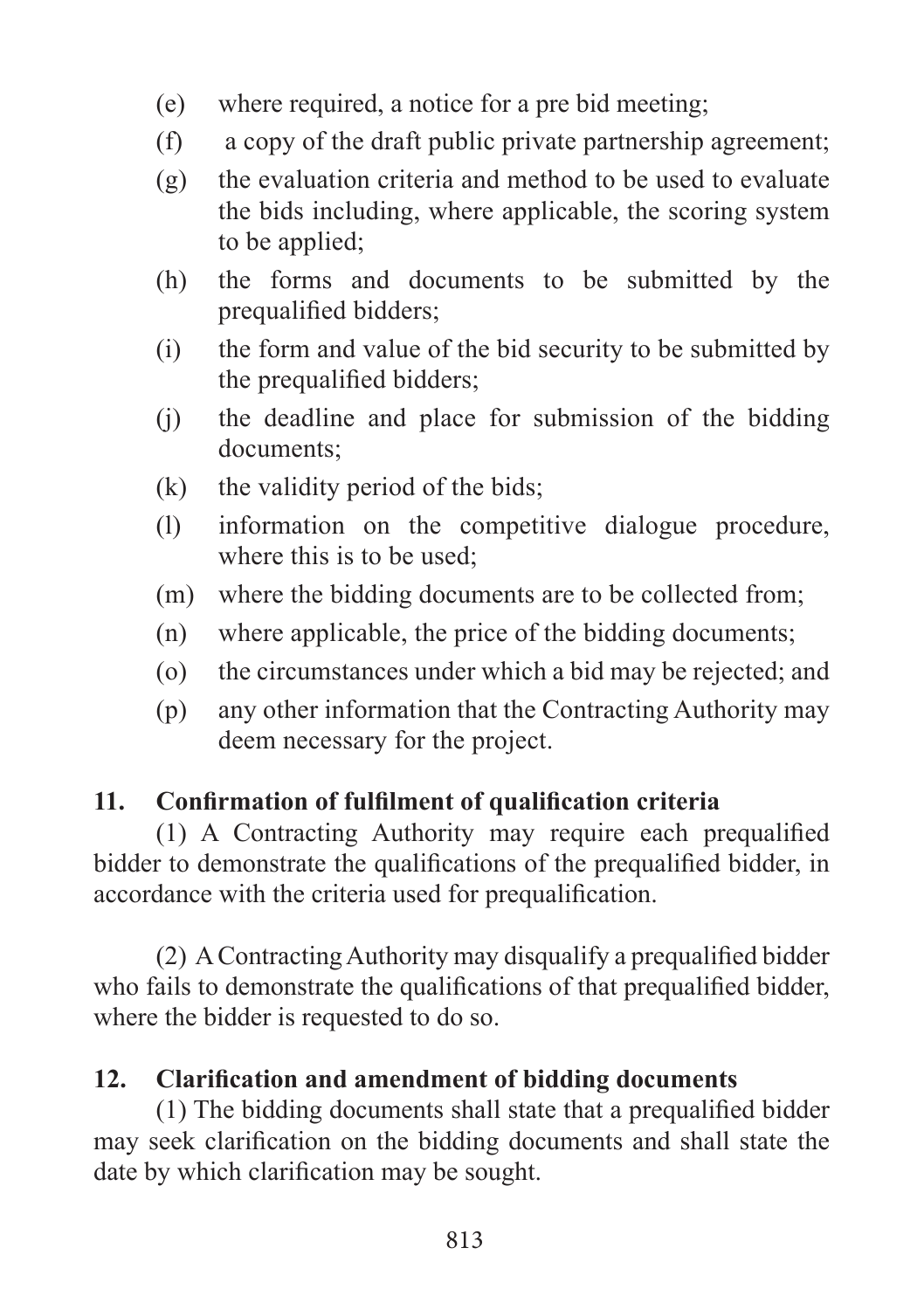(2) Clarification on a request for bid shall be requested for, and issued, in accordance with the requirements for request for bids in the bidding documents.

 (3) A Contracting Authority shall issue clarifications, in writing, to the prequalified bidder who makes the request and to all the other prequalified bidders and shall include in the clarification, a description of the request, without identifying the source of the request.

 (4) Where the bidding documents or the request for bids has a defect which cannot be corrected using a clarification, a Contracting Authority may—

- (a) amend the bidding documents or the request for bids; or
- (b) issue other bidding documents or request for bids to all the prequalified bidders.

 (5) For the purposes of subregulation (4), the Contracting Authority may extend the time period for submission of bids.

#### **13. Pre bid meeting**

 (1) A Contracting Authority may hold a pre bid meeting to allow prequalified bidders seek clarification on a project and to clarify the key issues of the project to the prequalified bidders, including the specifications and initial preliminary conditions of the project.

(2) A Contracting Authority shall, where necessary, alter a bidding document based on the agreement of a pre bid meeting.

(3) Where a Contracting Authority alters bidding documents, the Contracting Authority may extend the period for submission of bids, if the alterations introduce significant variations to the original project requirements.

 (4) The extension of the period for submission of bids shall be communicated to all the prequalified bidders.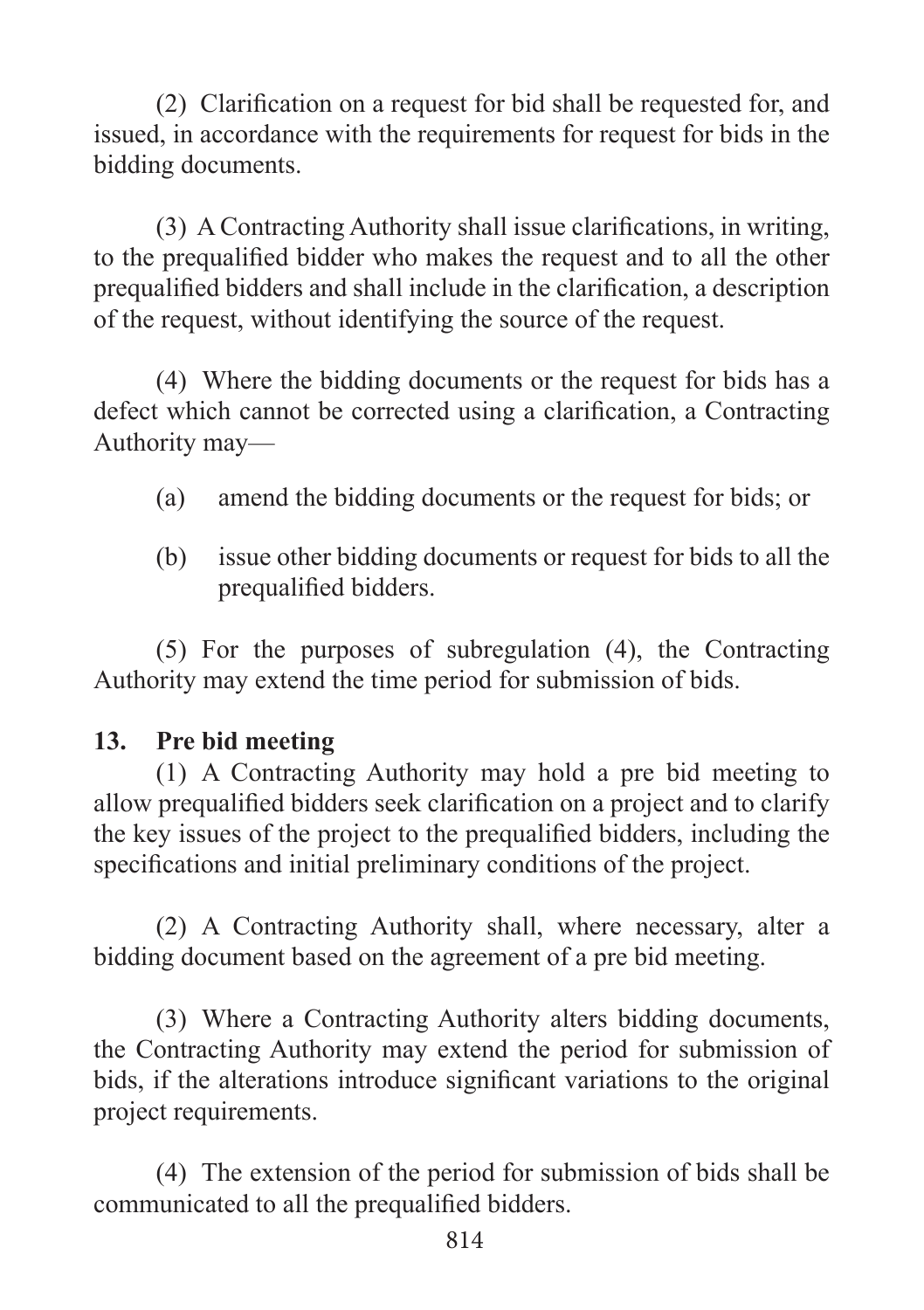# **14. Extension of time for submission of bids**

 (1) The Contracting Authority may, at any time before the expiry of the time for submission of bids, extend the time period for submission of bids.

 (2) Notwithstanding subsection (1), a Contracting Authority shall extend the time period for submission of bids where—

- (a) only one valid bid isreceived, except where theContracting Authority determines that wider competition cannot be achieved by extending the time for submission of bids; or
- (b) there are extraordinary circumstances or a natural calamity that necessitates the extension of the period for submission.

 (3) The advertisement of an extension of time for submission of bids shall be made in a manner similar to the request for bid.

# **15. Submission of bids**

 $(1)$  A bid shall be submitted in the manner specified in the request for bids and a bid shall not be received or registered by a Contracting Authority where the bid is not delivered at the place specified in the request for bids or by the specified date or time.

 (2) A Contracting Authority shall keep the bids received, securely.

 (3) A bidder shall submit with the bid, a bid security as may be determined by the Contracting Authority based on the project cost, as may be specified in the bid documents.

 (4) A Contracting Authority shall, within thirty days of the announcement of the successful bidder return the bid securities of the other bidders.

 (5) The bid validity period shall be specified in the bidding documents and a bid shall be deemed to be valid during the period.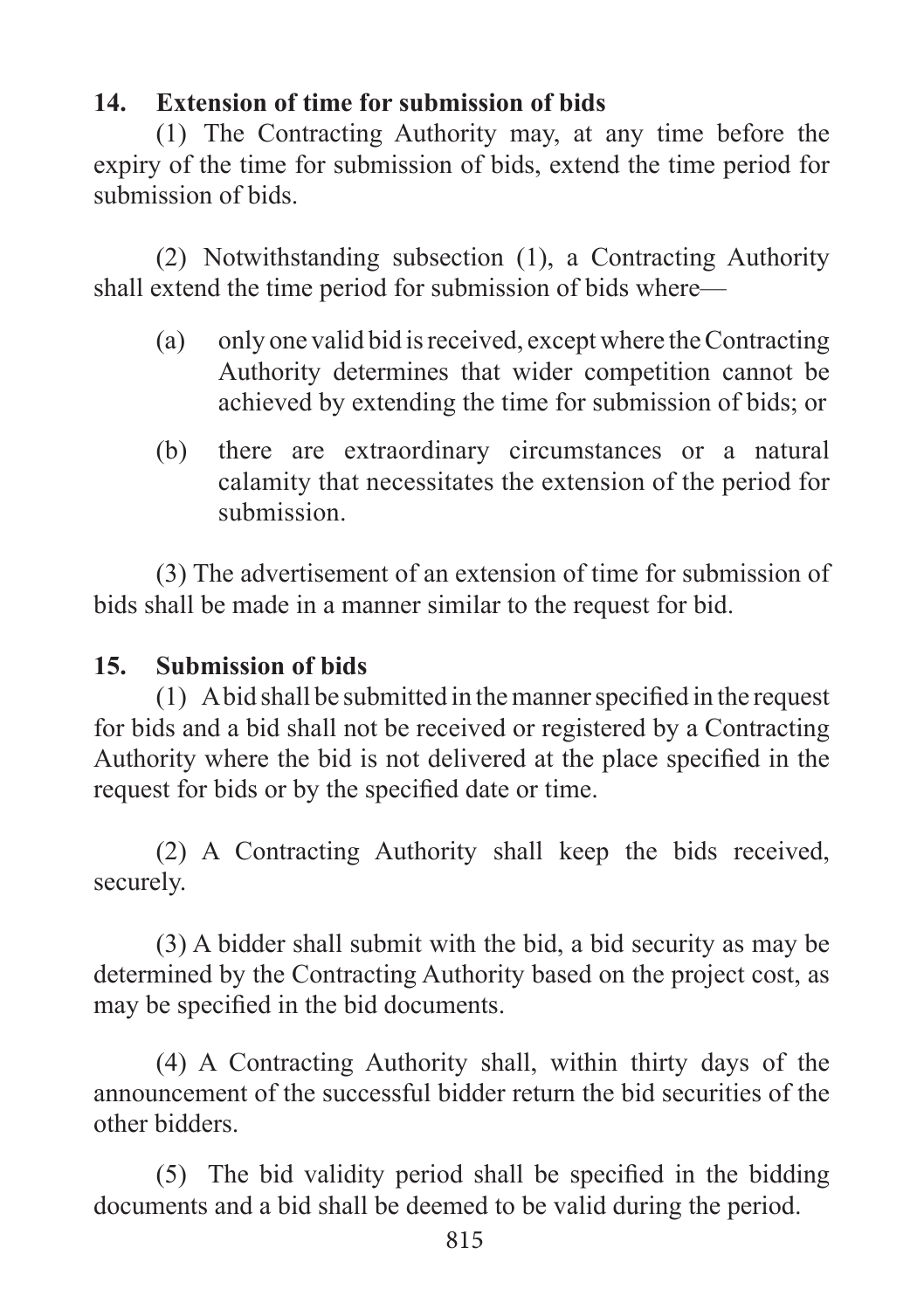(6) A Contracting Authority may at any time request the bidders to extend the validity period of the respective bids.

## *Evaluation*

# **16. Evaluation of bids**

 $(1)$ Achieving value for money for the duration of the project shall be the basis for the evaluation of the bids received by a Contracting Authority.

 (2) The Evaluation Committee shall preserve the confidentiality of an evaluation process and shall not be influenced or directed by any person regarding the evaluation of a bid, except in accordance with the Act or these Regulations.

 (3) The Evaluation Committee may request a bidder to clarify the information provided in the bid or to submit additional documentation to clarify the information provided and shall give the bidder reasonable time to respond to the request.

 (4) The Evaluation Committee shall evaluate the bids within thirty working days, from the date of the opening of the technical bids.

# **17. Evaluation of technical bids**

 (1) The Evaluation Committee shall apply the criteria for evaluating technical bids specified in the tender documents to evaluate the technical bids but shall not compare one bid against another bid.

 (2) Where the Evaluation Committee applies a scoring system, it shall rank the technical bids in accordance with the score each bid attains after the evaluation.

 (3) The Evaluation Committee shall determine that a technical bid meets the minimum compliance and quality requirements set out in the bidding documents and where the requirements are not met, the bidder shall be disqualified from the process.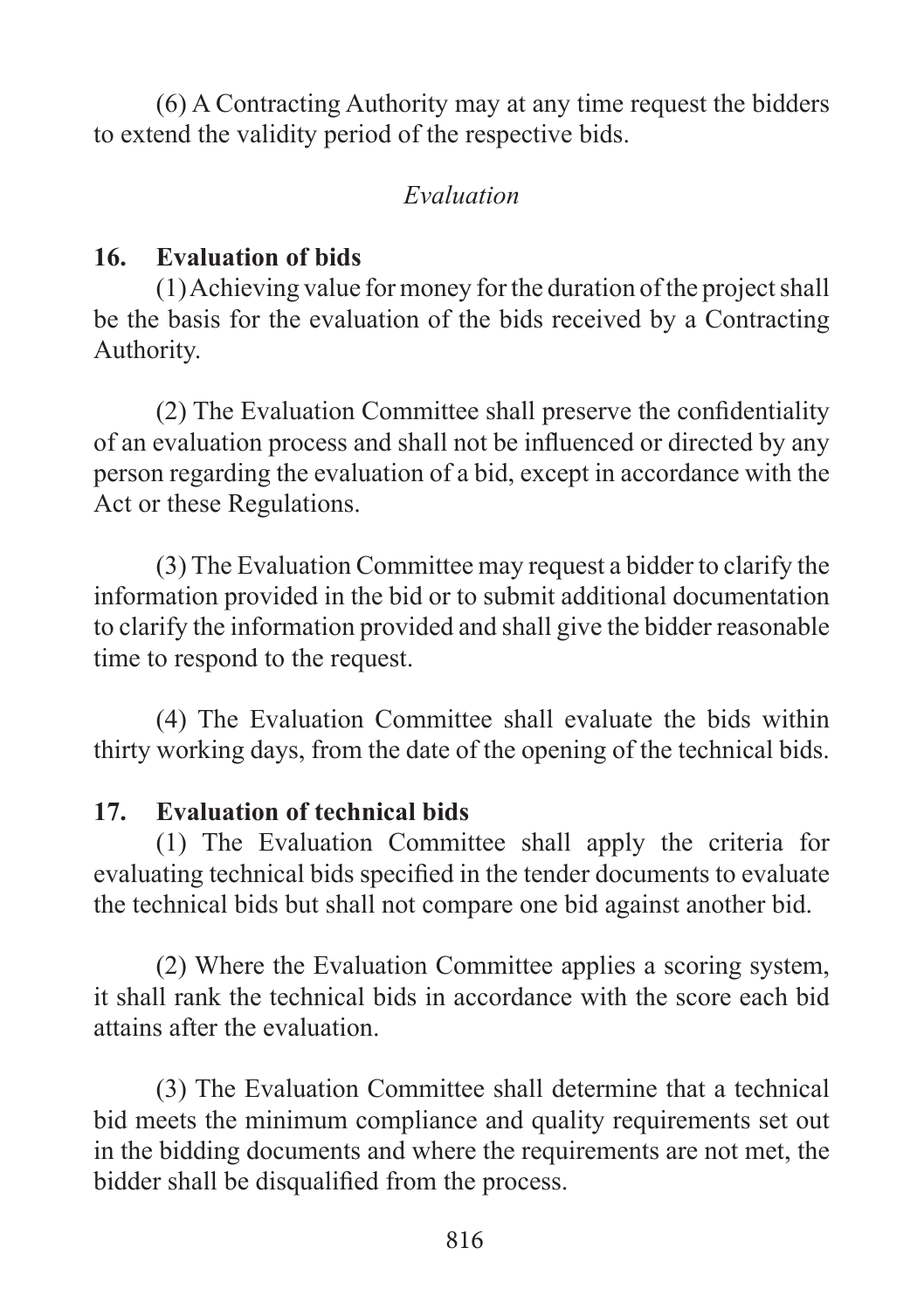(4) Where the Evaluation Committee assesses and determines that a technical bid does not meet the criteria specified in the bidding documents, the respective financial bid shall be returned to the bidder unopened.

# **18. Opening of financial bids**

 (1) The financial bids shall be opened at a time and at a place designated for that purpose by the Evaluation Committee.

 (2) The financial bids shall be opened after the technical bids are evaluated and all the bidders whose technical bids are evaluated as successful shall be invited to the session at which the financial offers are opened.

 (3) The Evaluation Committee shall maintain an attendance register and a bidder or a representative of a bidder who attends the session for opening financial bids shall sign the attendance register.

 (4) The Evaluation Committee shall at the session where the financial bids are to be opened, confirm to the bidders present that each of the envelopes containing a financial bid is sealed.

 (5) The Chairperson of the Evaluation Committee shall announce the value of each financial bid at the session for opening financial bids.

## **19. Evaluation of financial bids**

 (1) The Evaluation Committee shall evaluate the financial bids in accordance with the criteria in the bid documents.

 (2) The Evaluation Committee shall, where applicable for the evaluation of the financial bids, give due consideration to—

(a) the bid that offers the lowest tariff, toll, fee or charge at the start of the operation of the project, where the request for bid specified a parametric formula for periodical tariff adjustment;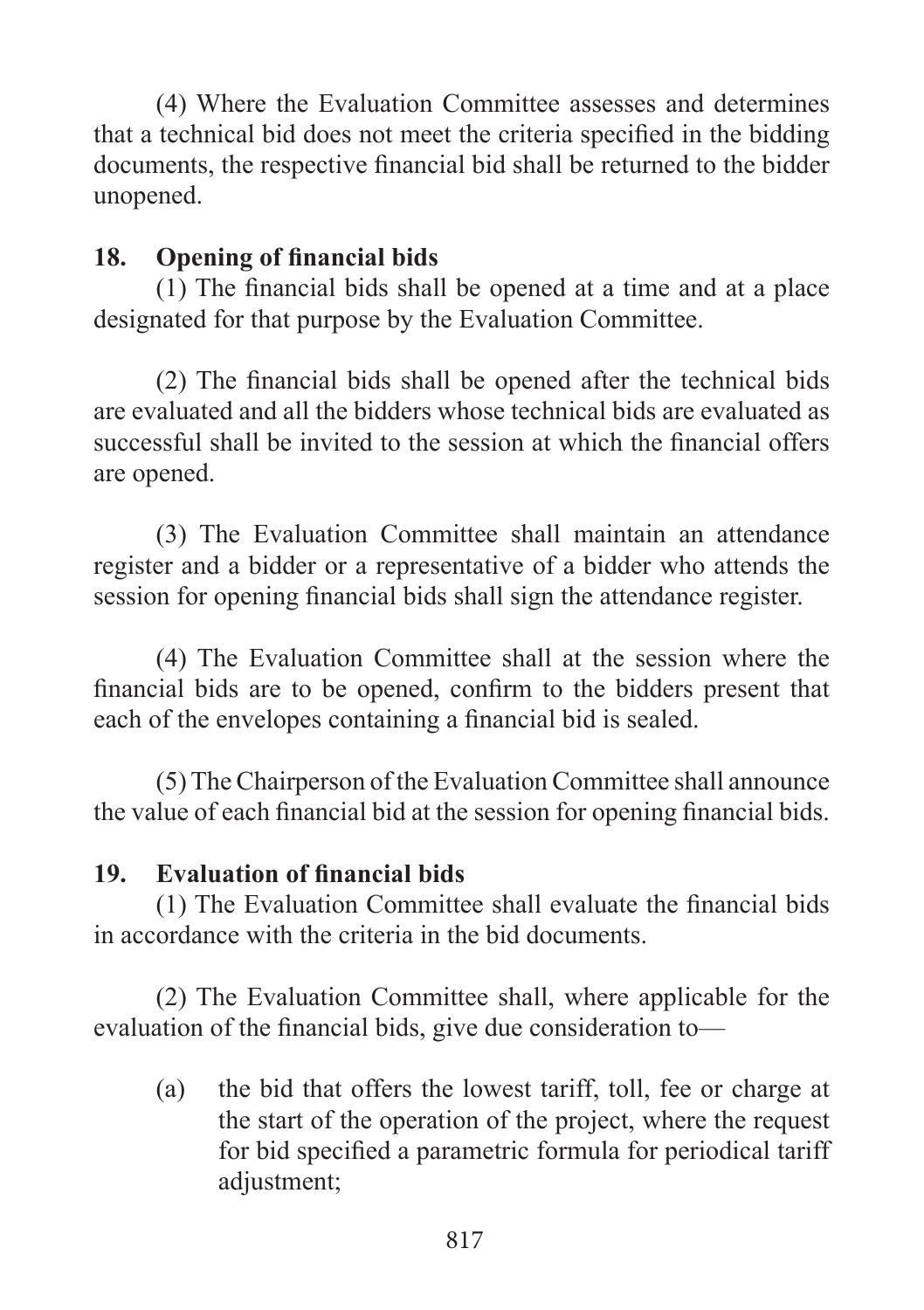- (b) the bid that offers the lowest present value for tariffs, tolls, fees and charges for the duration of the public private partnership agreement, where the request for bid does not specify a parametric formula for periodical tariff adjustment;
- (c) the bid that offers the lowest present value for payments from the Government;
- (d) the bid that offersthe lowest present value for aGovernment subsidy to be provided for the period covered by the public private partnership agreement;
- (e) the bid that offers the highest present value for the payments to be made to the Contracting Authority including concession fees, lease or rental payments, fixed or guaranteed payments or variable payments and percentage shares of revenues for the period covered by the public private partnership agreement; and
- (f) the other evaluation criteria specified in the request for bidding documents.

## **20. Rejection of bids**

 (1) An Evaluation Committee may reject a bid which does not comply with the requirements of these Regulations or of the bidding documents.

 $(2)$  Where the Evaluation Committee rejects a bid, the Contracting Authority shall in writing notify the bidder of the reason for rejecting the bid, including, where applicable, the particulars of non compliance with the requirements of these Regulations or the bidding documents.

 (3) Where the Evaluation Committee rejects a technical bid, the Evaluation Committee shall return the financial bid, which shall not be opened and the bid security to the concerned bidder.

 (4) Where the Evaluation Committee rejects all the bids on grounds of non-compliance, the bidding process shall be terminated and all action in relation to the request for bids shall cease.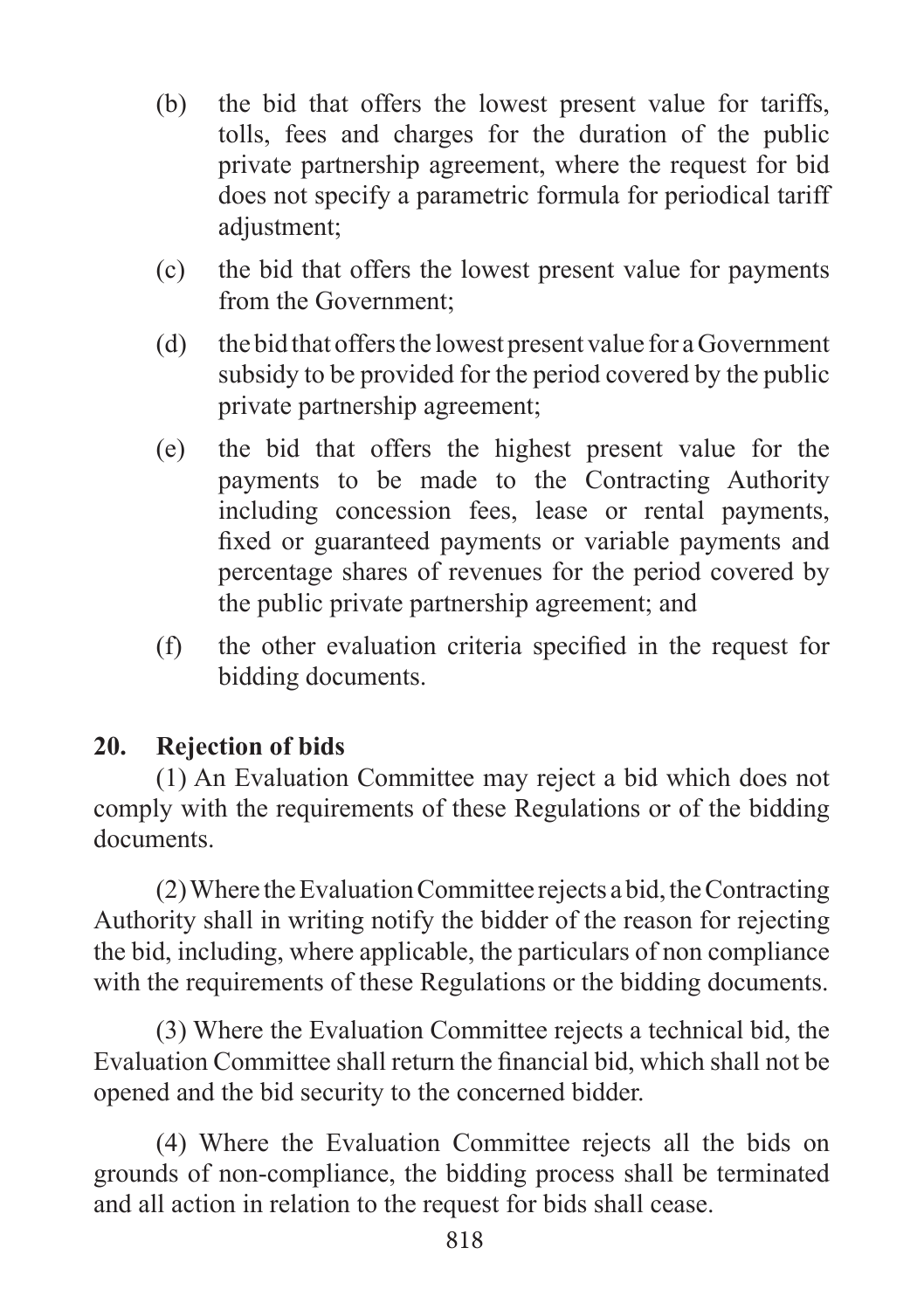## **21. Evaluation Report**

 (1) The Evaluation Committee shall prepare a report of the evaluation process and submit the report and its recommendations to the Contracting Authority within ten working days of the completion of the evaluation.

 (2) Where the Evaluation Committee and the Contracting Authority determine that two or more of the bids received are feasible for the project, and the Contracting Authority is not able to determine a preferred bidder, the Contracting Authority may request those bidders to submit other offers for the project which shall be considered as the final offer of these respective bidders.

 (3) Where the Accounting Officer has objection with the recommendations of the evaluation team, the Accounting Officer shall inform the Evaluation Committee and specify the particulars of the objection.

 (4) The Evaluation Committee shall consider the objections of the Accounting Officer and may, subject to the evaluation criteria applied in relation to the bids, review its decision and independently recommend another bid as the preferred bid.

## **22. Notification of evaluation to private party**

 (1) The private party whose bid is determined to be the preferred bid on evaluation, shall be notified of the decision of the Contracting Authority within the period specified for the validity of the bid.

(2) The notice under subregulation (1) shall state that the decision is subject to negotiations to be conducted between the Contracting Authority and the preferred bidder.

 (3) The Contracting Authority shall notify the other bidders of the decision of the Contracting Authority and request the second and third ranked bidders to extend the validity of their respective bids pending the completion of negotiations with the preferred bidder.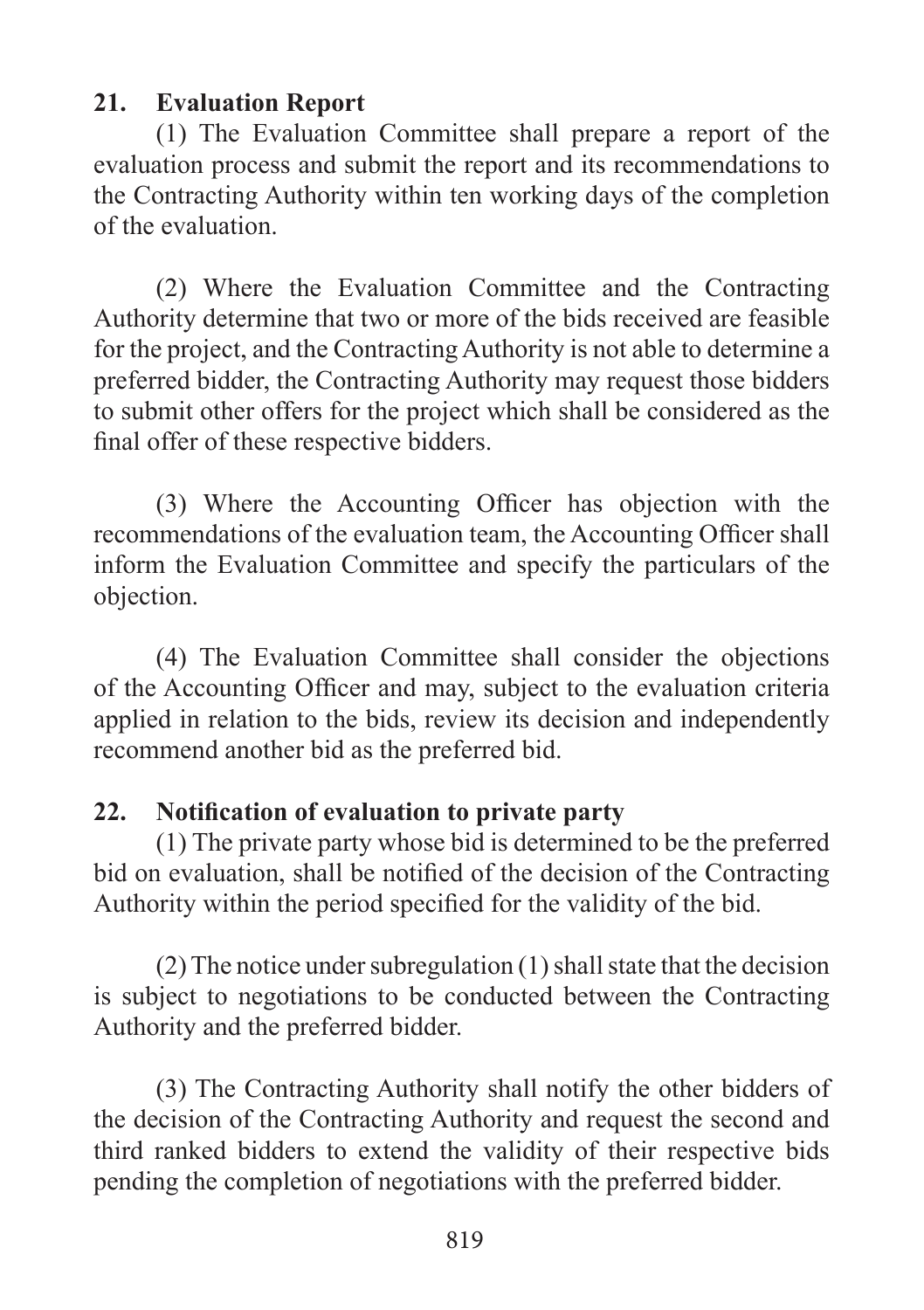## **23. Negotiations**

 (1) After completion of the selection process as required under these Regulations, the Contracting Authority shall invite the preferred bidder for negotiations regarding the public private partnership agreement.

 (2) The Contracting Authority shall conduct negotiations with the preferred bidder within twenty one days from the date of notification of the decision of the Contracting Authority under regulation 22 (1).

 (3) The negotiations shall be on the terms and conditions of the public private partnership agreement and any other issues that the Contracting Authority may deem appropriate including, the technical and financial terms of the public private partnership agreement.

 (4) The negotiations and the resolution of the parties to the negotiations shall not result in an increase in the price of the project and shall not affect—

- (a) the terms and conditions which are specified as nonnegotiable in the bidding documents;
- (b) the financial structure of the public private partnership agreement; and
- (c) the conditionsinrespectofwhichtherewerenoreservations raised by the bidder in the bid.

 (5) Where the negotiations with the preferred bidder are not successful, the Contracting Authority shall enter into negotiations with the second ranked bidder and where the negotiations with the second ranked bidder are not successful, with the third ranked bidder.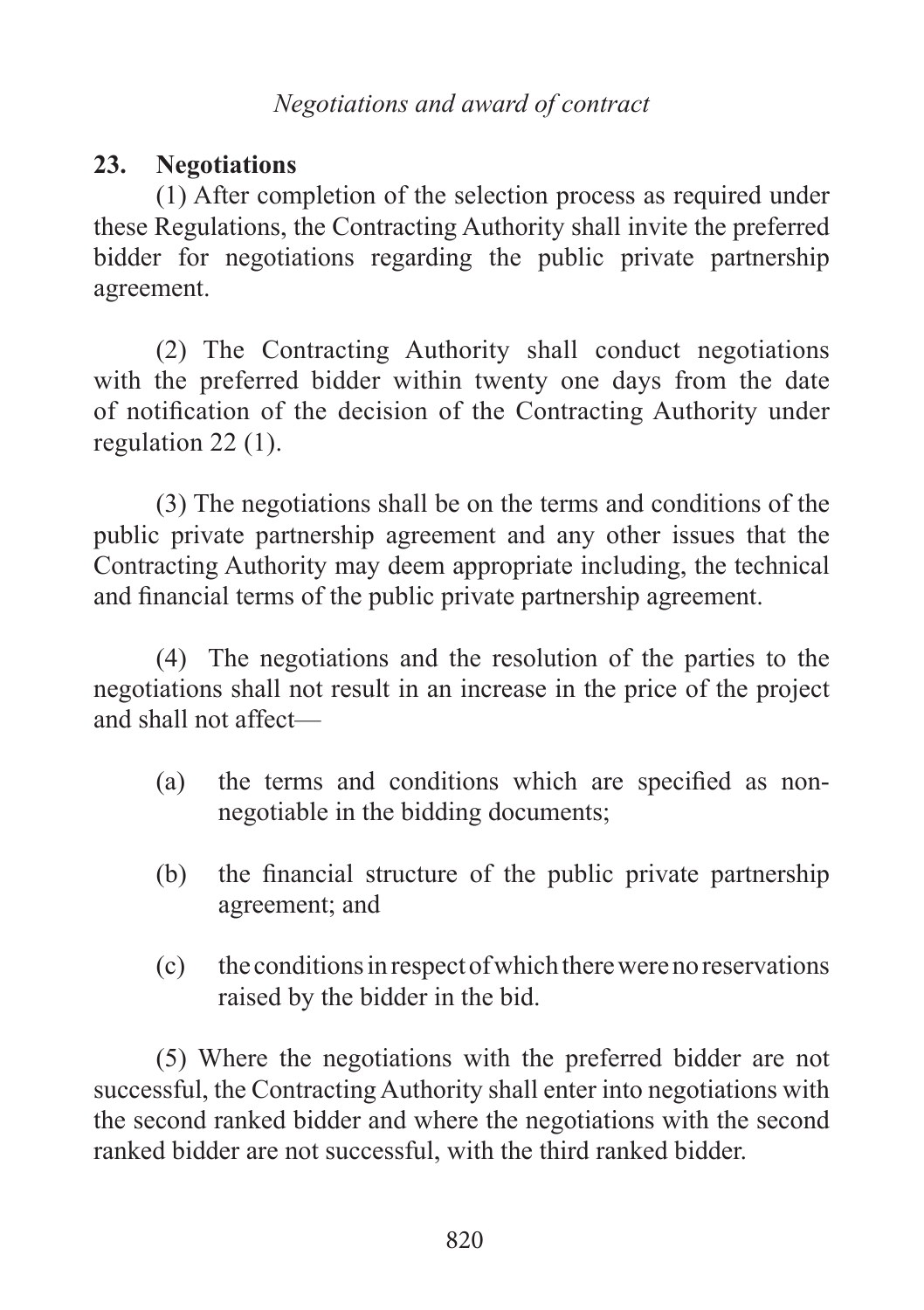(6) This regulation shall apply to negotiations with the second ranked bidder and the third ranked bidder, as the case may be.

## **24. Award of contract**

 (1) The accounting officer shall, in accordance with the requirements of the Act and any other law, sign a public private partnership agreement with the private party who is determined to be the preferred bidder after negotiations conducted under regulation 23.

 (2) A Contracting Authority shall, after the public private partnership agreement is signed, publish in at least two newspapers of national circulation and using electronic media, the following information—

- (a) the nature of the project;
- (b) the scope of the project;
- (c) the private party that is to execute the project;
- (d) the net present value of the project;
- (e) the value and the tariff of the project; and
- (f) the duration of the project.

 (3) For the avoidance of doubt, a Contracting Authority may at any stage of the procurement process, before signing a public private partnership agreement under subregulation (1), disqualify a prospective bidder, bidder or preferred bidder, as the case may be, where the Contracting Authority determines that that prospective bidder, bidder or preferred bidder—

- (a) submitted false, inaccurate or incomplete information; or
- (b) colluded, connived or was in any way involved in corrupt or dishonest practices.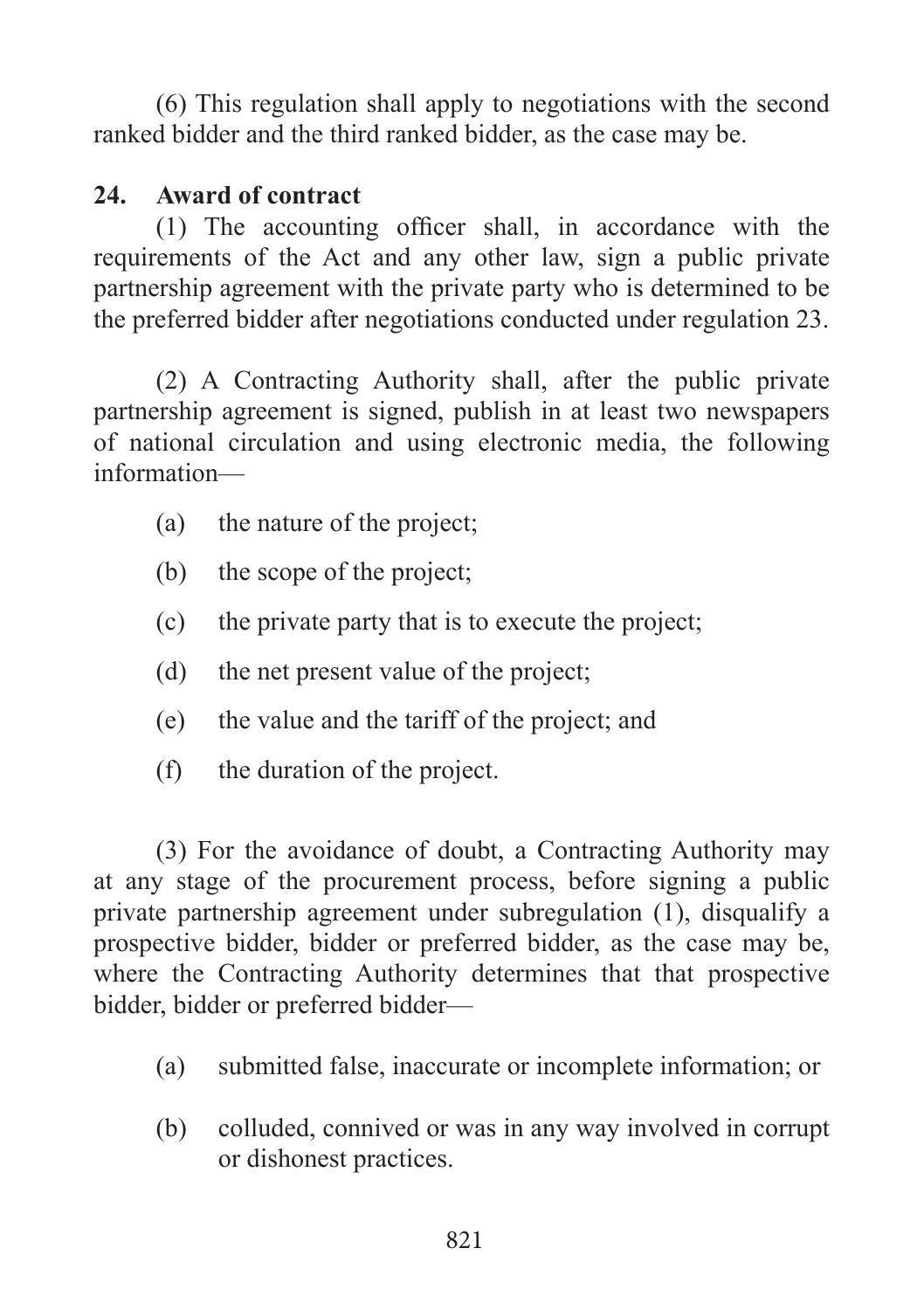# *Restricted bidding*

## **25. Restricted bidding**

 (1) A Contracting Authority may, obtain bids without open advertising, using the restricted bidding method.

 (2) The restricted bidding method shall be used where –

- (a) there is an urgent need for a project and using the open bidding method would cause delays; or
- (b) only a limited number of private parties are able to implement the project.

 (3) A Contracting Authority that intends to use the restricted bidding method shall submit to the Committee, with the feasibility study report, the justification for using the restricted bidding method, a format of the invitation to tender and the bidding documents to be used by the Contracting Authority and a list of at least two and not more than five prospective bidders.

 (4) Where the restricted bidding method is used on the ground that only a limited number of private parties are able to implement the project, the Contracting Authority shall include all the prospective bidders on the shortlist.

 (5) The Contracting Authority shall prior to issuing the bidding documents, publish a notice of restricted bidding on the website of the Contracting Authority which shall—

- (a) state the subject matter of the project;
- (b) state that restricted bidding is to be used on the ground that only a limited number of private parties are able to implement the project;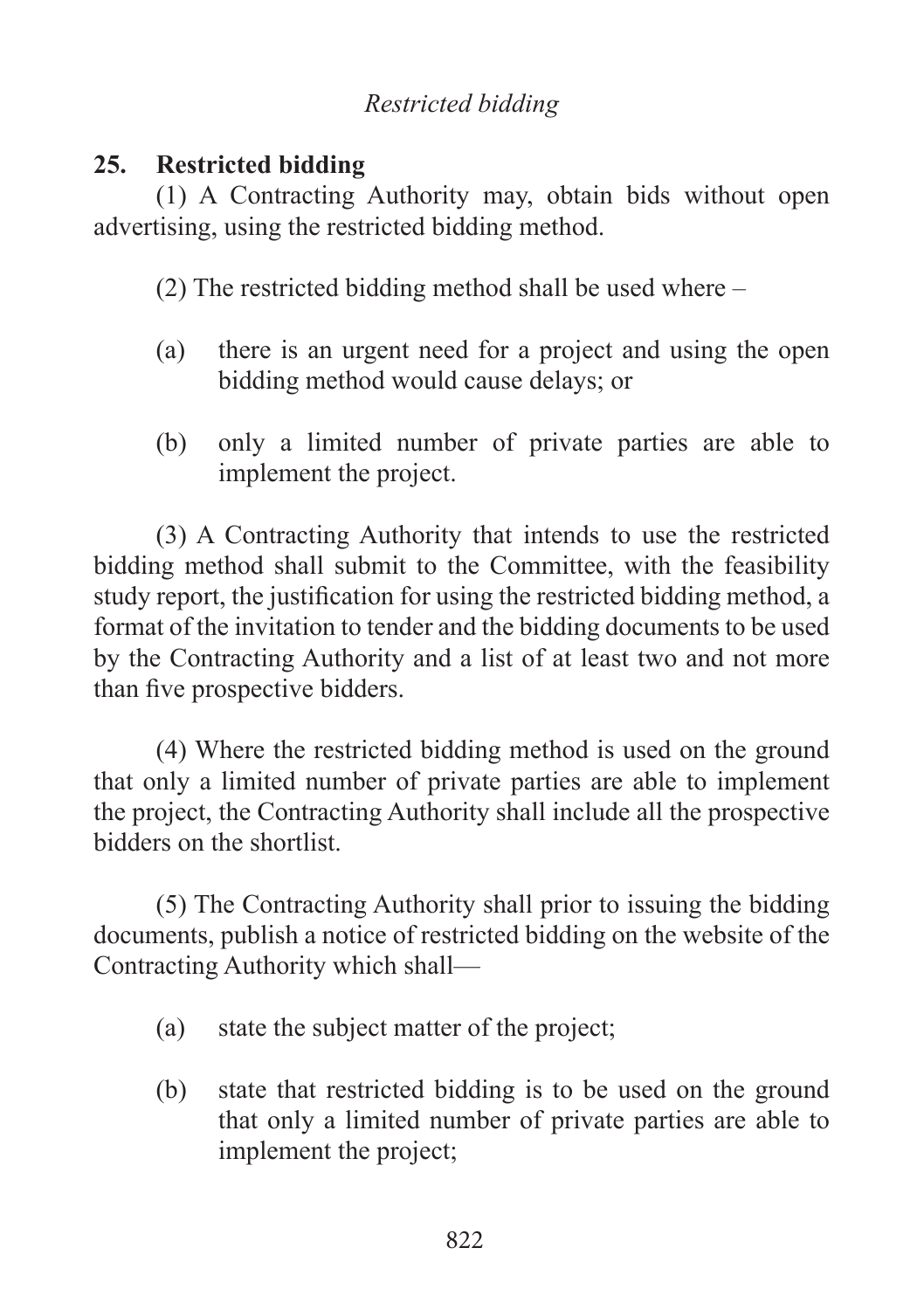- (c) provide the shortlist of potential private parties; and
- (d) make a request to any other providers who are able to implement the project to submit to the Contracting Authority, applications requesting to participate.

 (6) For the avoidance of doubt, these Regulations shall, where applicable, apply to the restricted bidding method.

## *Direct procurement*

## **26. Direct Procurement**

 (1) A Contracting Authority may use the direct procurement method where circumstances do not allow the use of the open bidding method or the restricted bidding method.

 (2) The direct procurement method shall be used where—

- (a) there is an urgent need for a project and using the open bidding method or the restricted bidding method would cause delays;
- (b) the project is for national defense, national security or health issues; or
- (c) only one private party is capable of implementing the public private partnership.

 (3) A project qualifies for health issues under subregulation (2) (b), where there is an emergency, including an urgent or unforeseeable circumstance which gives rise to the health issue.

 (4) A Contracting Authority that intends to use the direct procurement method shall submit to the Cabinet, a request for authorization to use the direct procurement method.